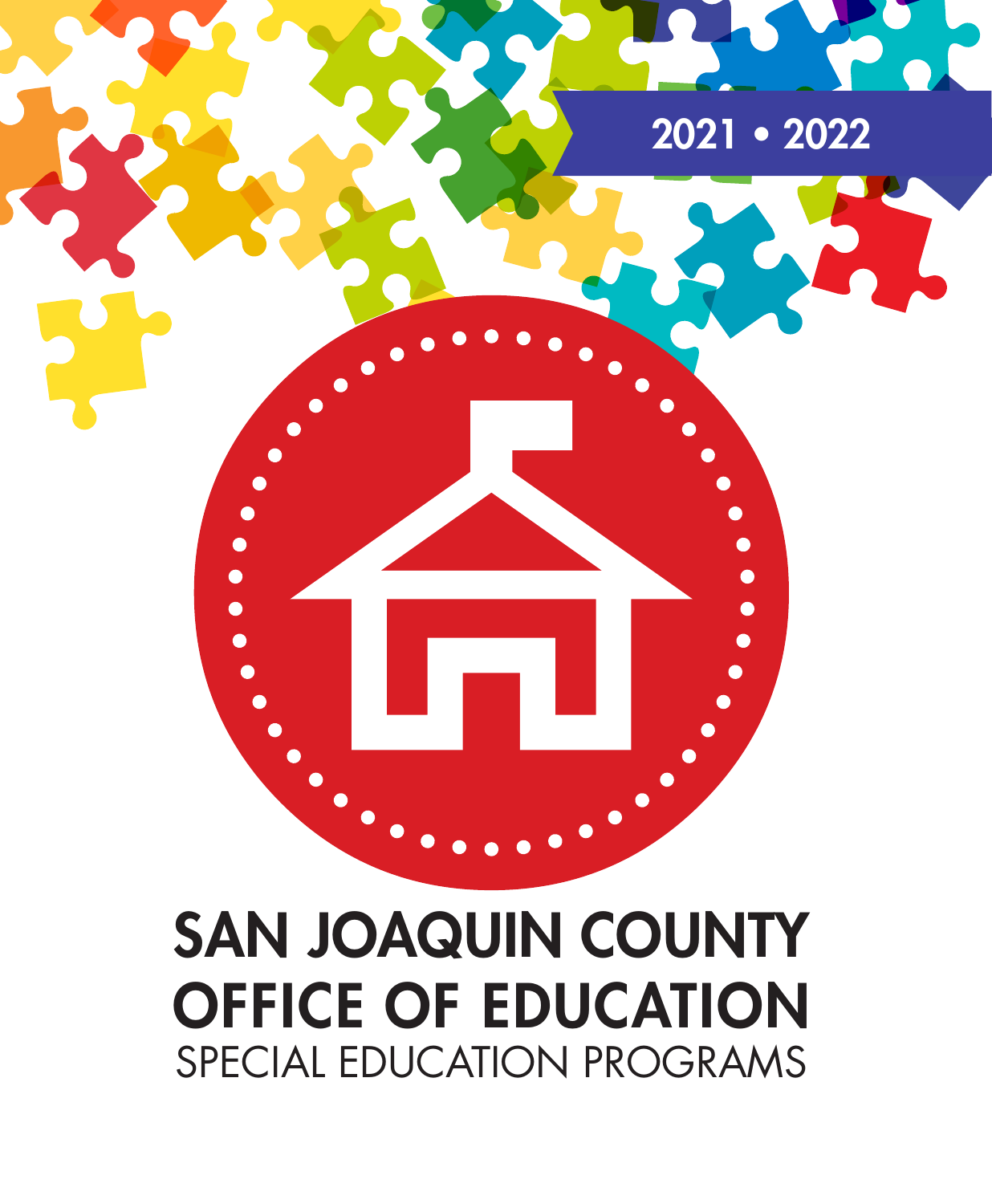# OUR PROGRAMS

We offer two special center sites at McFall School and Redwood School, and many classes on satellite sites located on Banta, Escalon, Jefferson, Lammersville, Lincoln, Linden, Manteca, Ripon, and Tracy school district campuses.

## MCFALL SCHOOL

McFall is a specialized center serving preschool students beginning at age 3. Guided by the child's Individualized Education Program (IEP), all classes focus on self-help, communication, social, motor, and cognitive skills. Thematic teaching is a common thread throughout classes, as is an emphasis on language development. Head Start is an integral part of the school with children mainstreamed as appropriate to provide regular preschool integration.

# REDWOOD SCHOOL

Redwood is a specialized center serving students ages six to 22. Program emphasizes functional curriculum with an independent living, vocational education, and communitybased instructional delivery system. For the youngest students, motor development and communications skills are also emphasized. A variety of vocational education opportunities are also offered.



WE SERVE **CHILDREN** AND YOUNG ADULTS AGES BIRTH TO 22 YEARS

# SPECIAL SERVICES

| <b>Itinerant</b><br><b>Teachers</b><br>for Visually<br>Handicapped<br>and<br>Deaf/Hard<br>of Hearing | Adapted<br>Physical<br>Education                             | Autism<br><b>Specialists</b> | <b>Board</b><br>Certified<br>Behavior<br>Analysts | Occupational<br>Therapy  |
|------------------------------------------------------------------------------------------------------|--------------------------------------------------------------|------------------------------|---------------------------------------------------|--------------------------|
|                                                                                                      | Language,<br>Speech,<br>and<br>Hearing<br><b>Specialists</b> | Psychologists                | <b>Nurse</b><br>Consultants                       | Social<br><b>Workers</b> |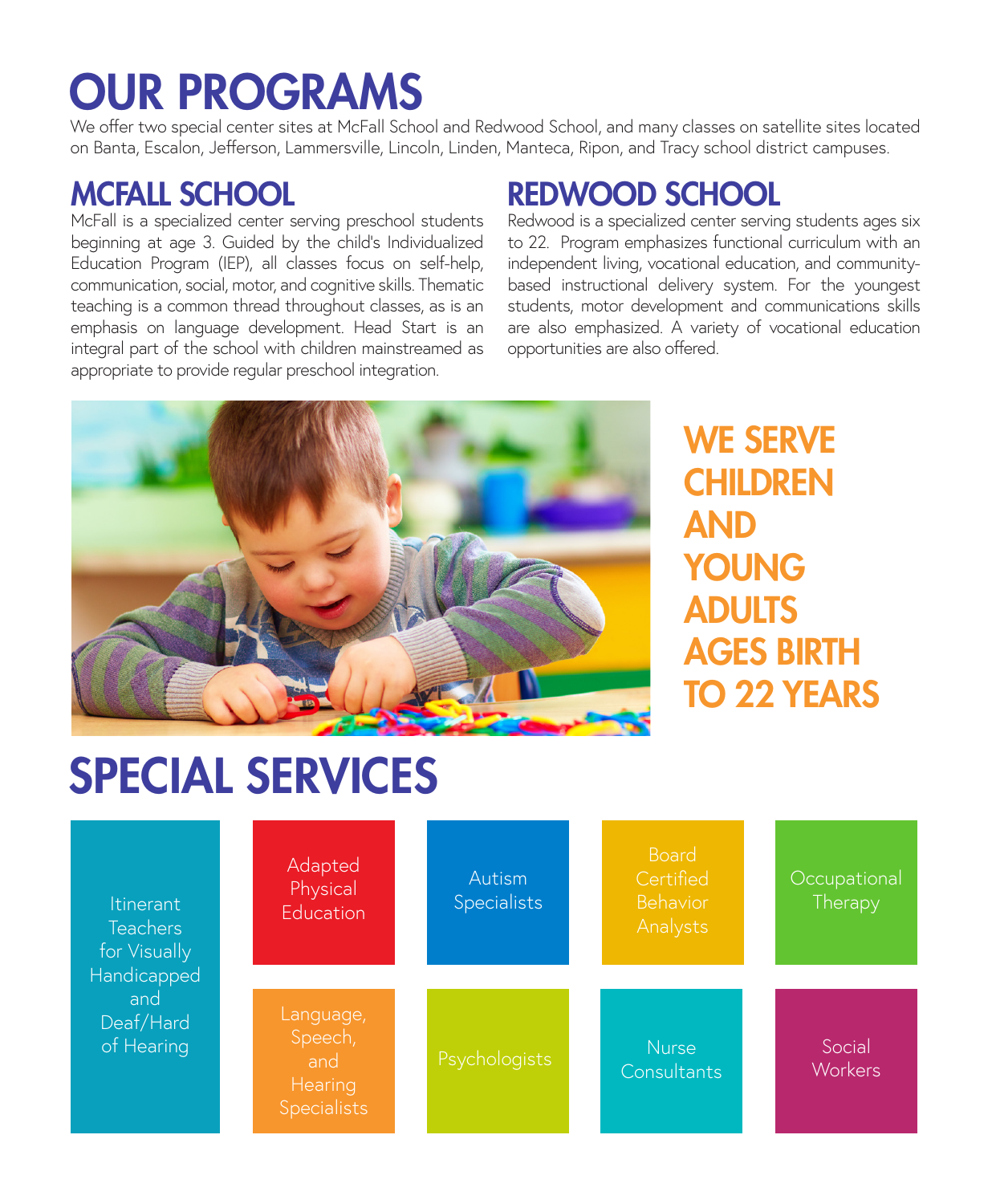# SATELLITE CLASSES

# BELIEVE!

The BELIEVE! program is based on the TIERS (Tiers of Intensive and Educationally Responsive Services) model. The program provides a positive collaborative learning environment with mental health and behavioral intervention services to individuals who experience challenges prohibiting them from being successful in an academic environment due to academic, behavioral, emotional, and social issues. We focus on social communication, cognitive, and behaviorally-based processing of intervention.

# CONNECTIONS!

Classes emphasize communication, social, and adaptive living skills utilizing evidence-based practice with a foundation in Applied Behavior Analysis (ABA) as well as integration into the general education curriculum as appropriate.

# DEAF AND HARD OF HEARING

Total Communication: Classes follow a developmental model and regular core curriculum with appropriate modifications as well as adaptive and assistive devices to enhance learning. There is an overall emphasis on communication and language development with a total communication approach is utilized.

Aural and Oral Preschool: Classes follow a developmental model with appropriate modifications as well as adaptive and assistive devices to enhance learning. There is an emphasis on auditory training, oral communication, and language development.

### ORTHOPEDICALLY HANDICAPPED

Emphasis is on the regular core curriculum. Materials and instructional methodologies are modified as appropriate to meet individual student needs.

### EXTENSIVE SUPPORT NEEDS

Classes emphasize functional skills curriculum in the areas of academics, communication, independent living, social/adaptive skills, and vocational training. All classes use community based instructions as well as integration on the regular campus.

# SATELLITE SITES

Altamont Banta Believe! Lincoln Believe! Redwood Believe! Waverly Claudia Landeen Colonial Heights Connections! Altamont Connections! Great Valley Connections! McKinley Connections! Riverbrook Connections! Southwest Park Connections! Villalovoz Connections! Wicklund Dent East Union High Escalon High George Kelly Golden West Hansen Jacobson Jefferson John R. Williams Joseph Widmer Joshua Cowell Kimball High Lincoln (Manteca) Lincoln High (Stockton) Mable Barron Manteca Young Adult Marina Young Adult McParland Annex Monte Vista Monticello Mountain House High Neil Hafley Parkview Poet-Christian Shasta Sierra High Stella Brockman Tracy Young Adult Veritas Wanda Hirsch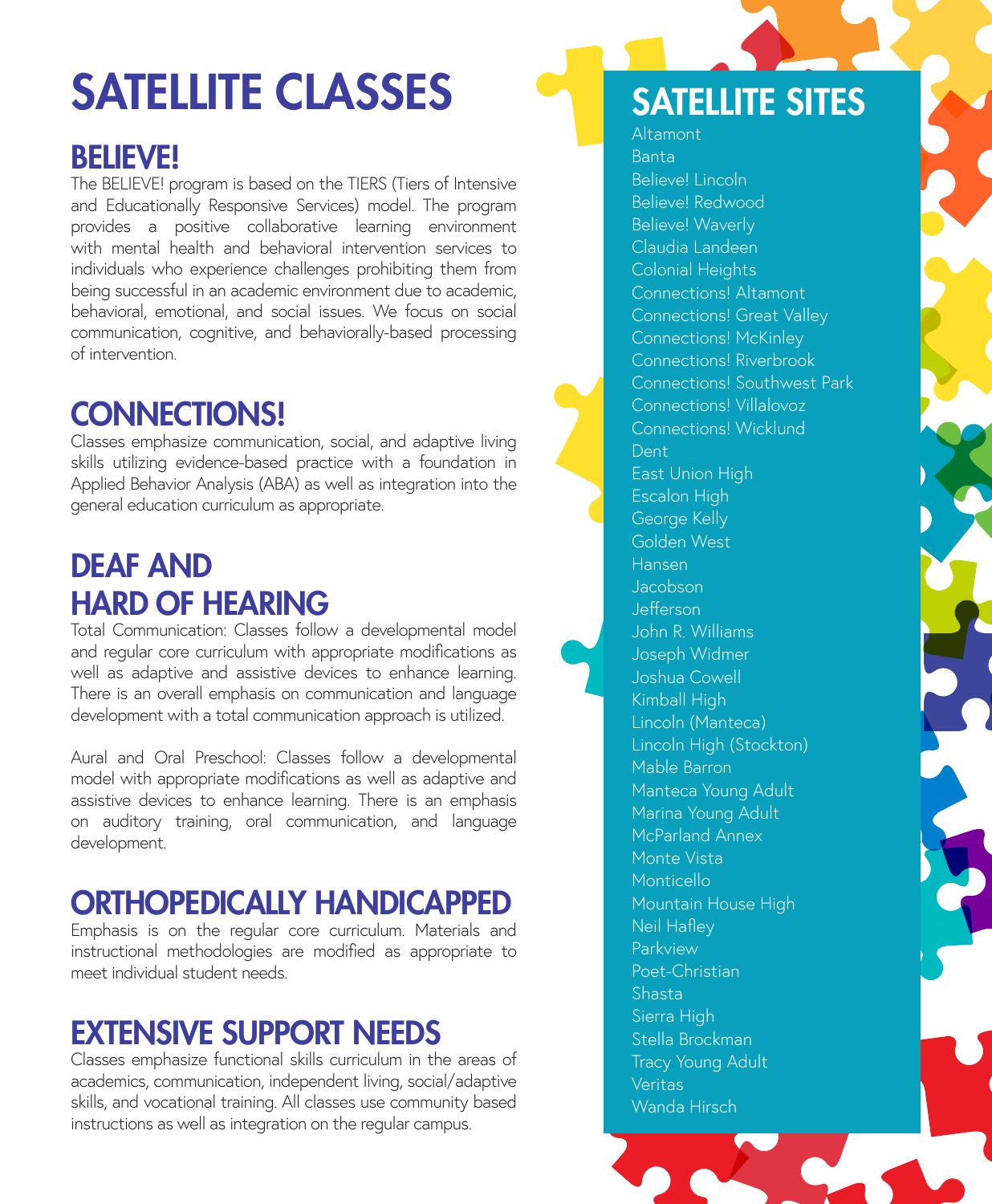

### SAN JOAQUIN COUNTY OFFICE OF EDUCATION

# CONNECTIONS!

#### CONNECTIONS! PROVIDES EARLY CHILDHOOD INTERVENTION FOR PRESCHOOL STUDENTS WITH SPECIALIZED NEEDS IN SAN JOAQUIN COUNTY

Connections! is designed for preschool students with specialized needs. Classrooms provide students with a comprehensive program based on Applied Behavior Analysis (ABA) and utilize evidence-based practices. These classrooms are highly structured and incorporate a variety of techniques, including discrete trial training, pivotal response training, and visual communication systems. Within the structure of the class, student needs are targeted based on individualized education plans. Student progress toward goals is measured and monitored through data tracking and analysis.

# OUR APPROACH

Students benefit from an interdisciplinary approach where educators collaborate to provide a comprehensive program.

Teams may include:

- Parents/Caregivers
- Teachers
- Educational Behavior Analysts
- Speech and Language Pathologists
- Occupational Therapists
- Instructional Assistants
- School Psychologists
- School Registered Nurses
- Licensed Vocational Nurses

SITES ARE LOCATED THROUGHOUT SAN JOAQUIN COUNTY IN MANTECA, MOUNTAIN HOUSE, STOCKTON, AND TRACY

# A TYPICAL DAY

The Connections! program operates similarly to a general education preschool. The goal is to provide students with the foundational skills needed to be independent learners. Students participate in individualized instruction, smallgroup learning activities, circle time, independence with selfcare, development of functional communication, appropriate behavior, and play and social-skills opportunities. Learning is promoted through structured teaching and naturalistic play. Social opportunities are provided daily among peers in the class, as well as with general education peers on campus.

### STAFF TRAINING

Teachers and staff working in Connections! programs receive monthly training on a variety of evidence-based practices used in the classrooms. Training is provided by educational behavior analysts, speech and language pathologists, occupational therapists, mentor teachers, and experts in the field of Applied Behavior Analysis (ABA). Treatment integrity is consistently monitored using a consultative coaching model. For more information regarding evidence-based practices, please visit http://autismpdc.fpg.unc.edu/.

SPECIAL EDUCATION PROGRAMS MAIN CONNECTIONS! OFFICE LOCATED AT MCFALL SCHOOL 1810 HOYT LANE, MANTECA | (209) 292-2800 | WWW.SJCOE.ORG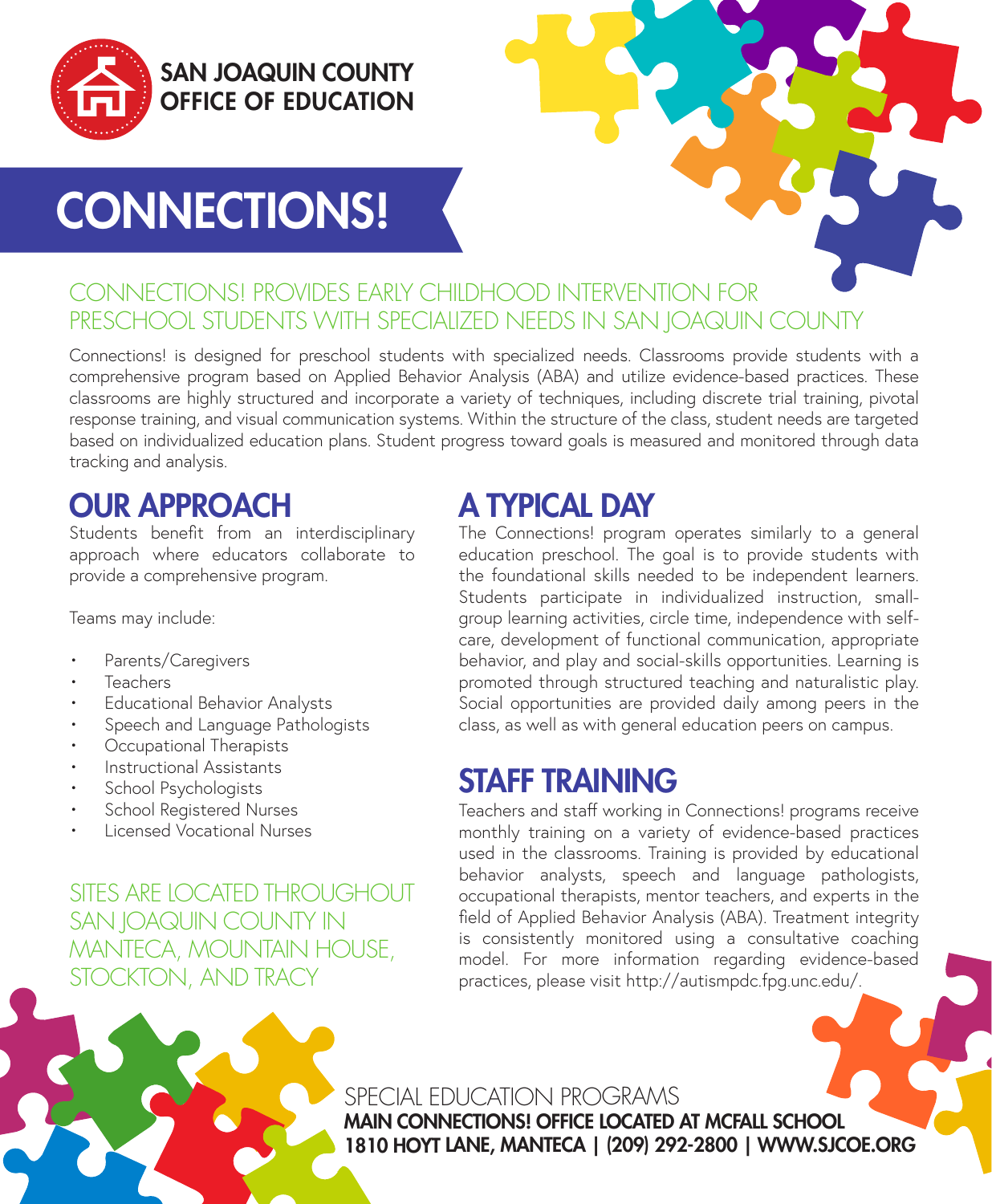

### SAN JOAQUIN COUNTY OFFICE OF EDUCATION

# BELIEVE!



#### BELIEVE! BUILDS EXCELLENCE THROUGH LIFE SKILLS, INTERVENTIONS, EDUCATION, AND VALUABLE EXPERIENCES

The Believe! Program is based on the Tiers of Intensive and Educationally Responsive Services (TIERS) model. The program provides a positive collaborative learning environment with mental health and behavior intervention services to individuals who experience challenges prohibiting them from being successful in an academic environment due to academic, behavioral, emotional, and social issues. We focus on social communication, cognitive, and behaviorallybased processing of intervention. Our goal is for students to gain the necessary insights, strategies, and coping skills that result in successful transition back to a lesser restrictive setting in the school district of residence.

# LEARNING ENVIRONMENT

We strive to create a positive and collaborative learning environment for students experiencing social, academic, emotional, and behavioral challenges. We provide focused teaching to strengthen social emotional development assisting students in regulating their emotions and reaching their full potential. Evidence based strategies include counseling, trauma informed care, mindfulness based interventions, and Positive Behavior Interventions and Supports (PBIS).

# STAFF & COMMUNITY TRAINING

Individual classrooms hold weekly treatment team meetings with all staff members. Staff members are provided professional development training on various topics once per month. Our staff receive specialized training in recognizing and understanding mental health symptoms, building positive relationships, de-escalation strategies, evasion techniques, and Management of Assaultive Behavior (MAB). Community trainings are held with local agencies (i.e. police departments and school districts) about our treatment program.

SITES ARE LOCATED THROUGHOUT SAN JOAQUIN COUNTY IN STOCKTON AND MANTECA

# SCHOOL TEAM

- Teachers and Instructional Assistants
- Licensed Mental Health Clinicians
- School Psychologists
- Board Certified Behavior Analysts (BCBA)
- Speech Therapists
- Parent/Community/School Liaisons
- Occupational Therapists
- Credentialed School Nurses
- Teachers for the Visually Impaired
- Adapted Physical Education Specialists

# MENTAL HEALTH

Conditions seen in the BELIEVE! program:

- Major Depression
- Anxiety Disorder
- ADHD
- Bipolar Disorder
- Mood Disorder due to a general medical condition
- Substance-Induced Mood Disorder
- Psychotic Disorders
- Borderline Personality Disorder and Traits

SPECIAL EDUCATION PROGRAMS MAIN BELIEVE! OFFICE LOCATED AT REDWOOD SCHOOL 3555 WILMARTH ROAD, STOCKTON | (209) 292-2900 | WWW.SJCOE.ORG